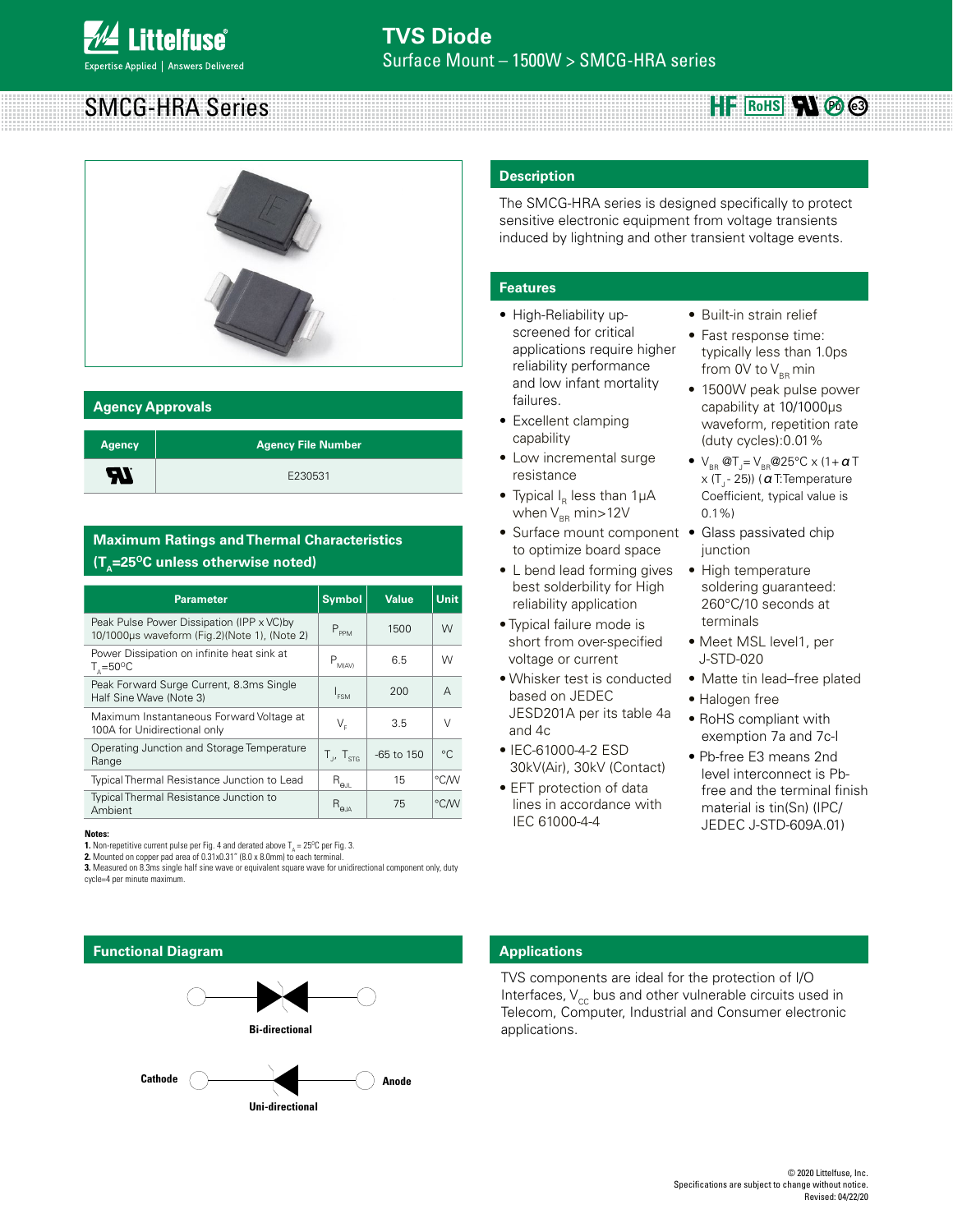

**Electrical Characteristics**

| <b>Breakdown</b><br><b>Maximum</b><br><b>Maximum</b><br><b>Maximum</b><br><b>Test</b><br><b>Reverse</b><br><b>Agency</b><br>Part<br>Part<br><b>Clamping</b><br>Peak<br><b>Reverse</b><br><b>Marking</b><br><b>Voltage <math>\overline{V_{_{\rm BR}}}</math></b><br><b>Current</b><br><b>Stand off</b><br>Approval<br><b>Number</b><br><b>Voltage <math>V_c</math></b><br><b>Pulse</b><br>Leakage IR<br><b>Number</b><br>(Volts) $@I_{T}$<br>Voltage $V_{R}$<br>Τ,<br>7Ľ<br>(Uni)<br>(Bi)<br>$@V_{R}$<br>@ <br>Current I <sub>pp</sub><br>(Volts)<br>WP<br>(mA)<br>$(\mu A)$<br>(A)<br><b>UNI</b><br><b>MAX</b><br><b>BI</b><br><b>MIN</b><br>SMCG5.0CA-HRA<br>X<br>SMCG5.0A-HRA<br><b>GDEH</b><br><b>BDEH</b><br>5.0<br>6.40<br>7.00<br>10<br>9.2<br>163.0<br>800<br>X<br><b>GDGH</b><br><b>BDGH</b><br>6.0<br>7.37<br>10.3<br>145.7<br>800<br>SMCG6.0A-HRA<br>SMCG6.0CA-HRA<br>6.67<br>10<br>$\mathsf X$<br>SMCG6.5A-HRA<br>SMCG6.5CA-HRA<br><b>GDKH</b><br><b>BDKH</b><br>6.5<br>7.22<br>7.98<br>10<br>11.2<br>134.0<br>500<br>X<br>SMCG7.0A-HRA<br>SMCG7.0CA-HRA<br><b>GDMH</b><br>7.0<br>7.78<br>8.60<br>10<br>12.0<br>125.0<br>200<br><b>BDMH</b><br>X<br>SMCG7.5A-HRA<br>SMCG7.5CA-HRA<br><b>GDPH</b><br><b>BDPH</b><br>7.5<br>9.21<br>$\mathbf{1}$<br>12.9<br>116.3<br>100<br>8.33<br>8.0<br>X<br>SMCG8.0A-HRA<br>SMCG8.0CA-HRA<br>GDRH<br><b>BDRH</b><br>8.89<br>9.83<br>$\mathbf{1}$<br>13.6<br>110.3<br>50<br>20<br>X<br><b>GDTH</b><br><b>BDTH</b><br>8.5<br>10.40<br>$\mathbf{1}$<br>104.2<br>SMCG8.5A-HRA<br>SMCG8.5CA-HRA<br>9.44<br>14.4<br>X<br>$\mathbf{1}$<br>10<br>SMCG9.0A-HRA<br>SMCG9.0CA-HRA<br><b>GDVH</b><br><b>BDVH</b><br>9.0<br>10.00<br>11.10<br>15.4<br>97.4<br>5<br>$\mathsf X$<br>$\mathbf{1}$<br>88.3<br>SMCG10A-HRA<br>SMCG10CA-HRA<br><b>GDXH</b><br><b>BDXH</b><br>10.0<br>11.10<br>12.30<br>17.0<br>SMCG11CA-HRA<br>GDZH<br><b>BDZH</b><br>11.0<br>12.20<br>18.2<br>Χ<br>SMCG11A-HRA<br>13.50<br>$\mathbf{1}$<br>82.5<br>$\mathbf{1}$<br>$\times$<br>SMCG12CA-HRA<br><b>GEEH</b><br><b>BEEH</b><br>12.0<br>14.70<br>$\mathbf{1}$<br>19.9<br>$\mathbf{1}$<br>SMCG12A-HRA<br>13.30<br>75.4<br>X<br><b>GEGH</b><br><b>BEGH</b><br>SMCG13A-HRA<br>SMCG13CA-HRA<br>13.0<br>14.40<br>15.90<br>$\mathbf{1}$<br>21.5<br>69.8<br>$\mathbf{1}$<br>X<br>SMCG14CA-HRA<br><b>GEKH</b><br><b>BEKH</b><br>14.0<br>17.20<br>$\mathbf{1}$<br>23.2<br>64.7<br>$\mathbf{1}$<br>SMCG14A-HRA<br>15.60<br>$\boldsymbol{\mathsf{X}}$<br>SMCG15CA-HRA<br><b>BEMH</b><br>$\mathbf{1}$<br>$\mathbf{1}$<br>SMCG15A-HRA<br><b>GEMH</b><br>15.0<br>16.70<br>18.50<br>24.4<br>61.5<br>X<br><b>GEPH</b><br><b>BEPH</b><br>16.0<br>$\mathbf{1}$<br>SMCG16A-HRA<br>SMCG16CA-HRA<br>17.80<br>19.70<br>26.0<br>57.7<br>$\mathbf{1}$<br>17.0<br>Χ<br>SMCG17A-HRA<br>SMCG17CA-HRA<br><b>GERH</b><br><b>BERH</b><br>18.90<br>20.90<br>1<br>27.6<br>54.4<br>$\mathbf{1}$<br>X<br>$\mathbf{1}$<br>29.2<br>51.4<br>$\mathbf{1}$<br>SMCG18A-HRA<br>SMCG18CA-HRA<br><b>GETH</b><br><b>BETH</b><br>18.0<br>20.00<br>22.10<br>X<br>SMCG20CA-HRA<br><b>GEVH</b><br><b>BEVH</b><br>20.0<br>22.20<br>24.50<br>32.4<br>46.3<br>$\mathbf{1}$<br>SMCG20A-HRA<br>$\mathbf{1}$<br>$\times$<br><b>BEXH</b><br>$\mathbf{1}$<br>$\mathbf{1}$<br>SMCG22A-HRA<br>SMCG22CA-HRA<br><b>GEXH</b><br>22.0<br>24.40<br>26.90<br>35.5<br>42.3<br>X<br>SMCG24A-HRA<br>SMCG24CA-HRA<br><b>GEZH</b><br><b>BEZH</b><br>24.0<br>26.70<br>29.50<br>$\mathbf{1}$<br>38.9<br>38.6<br>$\mathbf{1}$<br><b>GFEH</b><br><b>BFEH</b><br>35.7<br>X<br>SMCG26A-HRA<br>SMCG26CA-HRA<br>26.0<br>28.90<br>31.90<br>$\mathbf{1}$<br>42.1<br>$\mathbf{1}$<br><b>GFGH</b><br><b>BFGH</b><br>$\mathbf{1}$<br>33.1<br>X<br>SMCG28A-HRA<br>SMCG28CA-HRA<br>28.0<br>31.10<br>34.40<br>45.4<br>$\mathbf{1}$<br>X<br><b>GFKH</b><br><b>BFKH</b><br>30.0<br>$\mathbf{1}$<br>SMCG30A-HRA<br>SMCG30CA-HRA<br>33.30<br>36.80<br>48.4<br>31.0<br>$\mathbf{1}$<br>X<br>33.0<br>$\mathbf{1}$<br>$\mathbf{1}$<br>SMCG33A-HRA<br>SMCG33CA-HRA<br><b>GFMH</b><br><b>BFMH</b><br>36.70<br>40.60<br>53.3<br>28.2<br>$\mathsf X$<br>SMCG36CA-HRA<br><b>GFPH</b><br><b>BFPH</b><br>36.0<br>$\mathbf{1}$<br>$\mathbf{1}$<br>SMCG36A-HRA<br>40.00<br>44.20<br>58.1<br>25.9<br>SMCG40A-HRA<br>SMCG40CA-HRA<br><b>GFRH</b><br><b>BFRH</b><br>40.0<br>44.40<br>49.10<br>$\mathbf{1}$<br>64.5<br>23.3<br>$\mathbf{1}$<br>Χ<br>X<br>SMCG43CA-HRA<br><b>GFTH</b><br>47.80<br>52.80<br>$\mathbf{1}$<br>21.7<br>SMCG43A-HRA<br><b>BFTH</b><br>43.0<br>69.4<br>$\mathbf{1}$<br>X<br>SMCG45A-HRA<br>SMCG45CA-HRA<br><b>GFVH</b><br><b>BFVH</b><br>45.0<br>50.00<br>55.30<br>$\mathbf{1}$<br>72.7<br>20.6<br>$\mathbf{1}$<br>X<br><b>GFXH</b><br><b>BFXH</b><br>$\mathbf{1}$<br>SMCG48A-HRA<br>SMCG48CA-HRA<br>48.0<br>53.30<br>58.90<br>77.4<br>19.4<br>$\mathbf{1}$<br>SMCG51CA-HRA<br><b>GFZH</b><br><b>BFZH</b><br>$\mathbf{1}$<br>$\mathbf{1}$<br>Χ<br>SMCG51A-HRA<br>51.0<br>56.70<br>62.70<br>82.4<br>18.2<br>X<br>GGEH<br><b>BGEH</b><br>54.0<br>66.30<br>$\mathbf{1}$<br>87.1<br>17.3<br>$\mathbf{1}$<br>SMCG54A-HRA<br>SMCG54CA-HRA<br>60.00<br>GGGH<br>71.20<br>16.1<br>Χ<br>SMCG58A-HRA<br>SMCG58CA-HRA<br><b>BGGH</b><br>58.0<br>64.40<br>$\mathbf{1}$<br>93.6<br>$\mathbf{1}$<br>$\mathsf X$<br><b>GGKH</b><br>$\mathbf{1}$<br>$\mathbf{1}$<br>SMCG60A-HRA<br>SMCG60CA-HRA<br><b>BGKH</b><br>60.0<br>66.70<br>73.70<br>96.8<br>15.5<br>X<br>SMCG64CA-HRA<br>GGMH<br><b>BGMH</b><br>$\mathbf{1}$<br>SMCG64A-HRA<br>64.0<br>71.10<br>78.60<br>1<br>103.0<br>14.6<br>$\mathsf X$<br>SMCG70CA-HRA<br><b>GGPH</b><br><b>BGPH</b><br>$\mathbf{1}$<br>$\mathbf{1}$<br>SMCG70A-HRA<br>70.0<br>77.80<br>86.00<br>113.0<br>13.3<br>SMCG75CA-HRA<br>GGRH<br><b>BGRH</b><br>75.0<br>83.30<br>92.10<br>12.4<br>X<br>SMCG75A-HRA<br>1<br>121.0<br>1<br>SMCG78A-HRA<br>SMCG78CA-HRA<br><b>BGTH</b><br>126.0<br>X<br>GGTH<br>78.0<br>86.70<br>95.80<br>$\mathbf{1}$<br>11.9<br>$\mathbf{1}$ |             |              |      |      |      |       |        |              |       |      |              |   |
|---------------------------------------------------------------------------------------------------------------------------------------------------------------------------------------------------------------------------------------------------------------------------------------------------------------------------------------------------------------------------------------------------------------------------------------------------------------------------------------------------------------------------------------------------------------------------------------------------------------------------------------------------------------------------------------------------------------------------------------------------------------------------------------------------------------------------------------------------------------------------------------------------------------------------------------------------------------------------------------------------------------------------------------------------------------------------------------------------------------------------------------------------------------------------------------------------------------------------------------------------------------------------------------------------------------------------------------------------------------------------------------------------------------------------------------------------------------------------------------------------------------------------------------------------------------------------------------------------------------------------------------------------------------------------------------------------------------------------------------------------------------------------------------------------------------------------------------------------------------------------------------------------------------------------------------------------------------------------------------------------------------------------------------------------------------------------------------------------------------------------------------------------------------------------------------------------------------------------------------------------------------------------------------------------------------------------------------------------------------------------------------------------------------------------------------------------------------------------------------------------------------------------------------------------------------------------------------------------------------------------------------------------------------------------------------------------------------------------------------------------------------------------------------------------------------------------------------------------------------------------------------------------------------------------------------------------------------------------------------------------------------------------------------------------------------------------------------------------------------------------------------------------------------------------------------------------------------------------------------------------------------------------------------------------------------------------------------------------------------------------------------------------------------------------------------------------------------------------------------------------------------------------------------------------------------------------------------------------------------------------------------------------------------------------------------------------------------------------------------------------------------------------------------------------------------------------------------------------------------------------------------------------------------------------------------------------------------------------------------------------------------------------------------------------------------------------------------------------------------------------------------------------------------------------------------------------------------------------------------------------------------------------------------------------------------------------------------------------------------------------------------------------------------------------------------------------------------------------------------------------------------------------------------------------------------------------------------------------------------------------------------------------------------------------------------------------------------------------------------------------------------------------------------------------------------------------------------------------------------------------------------------------------------------------------------------------------------------------------------------------------------------------------------------------------------------------------------------------------------------------------------------------------------------------------------------------------------------------------------------------------------------------------------------------------------------------------------------------------------------------------------------------------------------------------------------------------------------------------------------------------------------------------------------------------------------------------------------------------------------------------------------------------------------------------------------------------------------------------------------------------------------------------------------------------------------------------------------------------------------------------------------------------|-------------|--------------|------|------|------|-------|--------|--------------|-------|------|--------------|---|
|                                                                                                                                                                                                                                                                                                                                                                                                                                                                                                                                                                                                                                                                                                                                                                                                                                                                                                                                                                                                                                                                                                                                                                                                                                                                                                                                                                                                                                                                                                                                                                                                                                                                                                                                                                                                                                                                                                                                                                                                                                                                                                                                                                                                                                                                                                                                                                                                                                                                                                                                                                                                                                                                                                                                                                                                                                                                                                                                                                                                                                                                                                                                                                                                                                                                                                                                                                                                                                                                                                                                                                                                                                                                                                                                                                                                                                                                                                                                                                                                                                                                                                                                                                                                                                                                                                                                                                                                                                                                                                                                                                                                                                                                                                                                                                                                                                                                                                                                                                                                                                                                                                                                                                                                                                                                                                                                                                                                                                                                                                                                                                                                                                                                                                                                                                                                                                                                                                         |             |              |      |      |      |       |        |              |       |      |              |   |
|                                                                                                                                                                                                                                                                                                                                                                                                                                                                                                                                                                                                                                                                                                                                                                                                                                                                                                                                                                                                                                                                                                                                                                                                                                                                                                                                                                                                                                                                                                                                                                                                                                                                                                                                                                                                                                                                                                                                                                                                                                                                                                                                                                                                                                                                                                                                                                                                                                                                                                                                                                                                                                                                                                                                                                                                                                                                                                                                                                                                                                                                                                                                                                                                                                                                                                                                                                                                                                                                                                                                                                                                                                                                                                                                                                                                                                                                                                                                                                                                                                                                                                                                                                                                                                                                                                                                                                                                                                                                                                                                                                                                                                                                                                                                                                                                                                                                                                                                                                                                                                                                                                                                                                                                                                                                                                                                                                                                                                                                                                                                                                                                                                                                                                                                                                                                                                                                                                         |             |              |      |      |      |       |        |              |       |      |              |   |
|                                                                                                                                                                                                                                                                                                                                                                                                                                                                                                                                                                                                                                                                                                                                                                                                                                                                                                                                                                                                                                                                                                                                                                                                                                                                                                                                                                                                                                                                                                                                                                                                                                                                                                                                                                                                                                                                                                                                                                                                                                                                                                                                                                                                                                                                                                                                                                                                                                                                                                                                                                                                                                                                                                                                                                                                                                                                                                                                                                                                                                                                                                                                                                                                                                                                                                                                                                                                                                                                                                                                                                                                                                                                                                                                                                                                                                                                                                                                                                                                                                                                                                                                                                                                                                                                                                                                                                                                                                                                                                                                                                                                                                                                                                                                                                                                                                                                                                                                                                                                                                                                                                                                                                                                                                                                                                                                                                                                                                                                                                                                                                                                                                                                                                                                                                                                                                                                                                         |             |              |      |      |      |       |        |              |       |      |              |   |
|                                                                                                                                                                                                                                                                                                                                                                                                                                                                                                                                                                                                                                                                                                                                                                                                                                                                                                                                                                                                                                                                                                                                                                                                                                                                                                                                                                                                                                                                                                                                                                                                                                                                                                                                                                                                                                                                                                                                                                                                                                                                                                                                                                                                                                                                                                                                                                                                                                                                                                                                                                                                                                                                                                                                                                                                                                                                                                                                                                                                                                                                                                                                                                                                                                                                                                                                                                                                                                                                                                                                                                                                                                                                                                                                                                                                                                                                                                                                                                                                                                                                                                                                                                                                                                                                                                                                                                                                                                                                                                                                                                                                                                                                                                                                                                                                                                                                                                                                                                                                                                                                                                                                                                                                                                                                                                                                                                                                                                                                                                                                                                                                                                                                                                                                                                                                                                                                                                         |             |              |      |      |      |       |        |              |       |      |              |   |
|                                                                                                                                                                                                                                                                                                                                                                                                                                                                                                                                                                                                                                                                                                                                                                                                                                                                                                                                                                                                                                                                                                                                                                                                                                                                                                                                                                                                                                                                                                                                                                                                                                                                                                                                                                                                                                                                                                                                                                                                                                                                                                                                                                                                                                                                                                                                                                                                                                                                                                                                                                                                                                                                                                                                                                                                                                                                                                                                                                                                                                                                                                                                                                                                                                                                                                                                                                                                                                                                                                                                                                                                                                                                                                                                                                                                                                                                                                                                                                                                                                                                                                                                                                                                                                                                                                                                                                                                                                                                                                                                                                                                                                                                                                                                                                                                                                                                                                                                                                                                                                                                                                                                                                                                                                                                                                                                                                                                                                                                                                                                                                                                                                                                                                                                                                                                                                                                                                         |             |              |      |      |      |       |        |              |       |      |              |   |
|                                                                                                                                                                                                                                                                                                                                                                                                                                                                                                                                                                                                                                                                                                                                                                                                                                                                                                                                                                                                                                                                                                                                                                                                                                                                                                                                                                                                                                                                                                                                                                                                                                                                                                                                                                                                                                                                                                                                                                                                                                                                                                                                                                                                                                                                                                                                                                                                                                                                                                                                                                                                                                                                                                                                                                                                                                                                                                                                                                                                                                                                                                                                                                                                                                                                                                                                                                                                                                                                                                                                                                                                                                                                                                                                                                                                                                                                                                                                                                                                                                                                                                                                                                                                                                                                                                                                                                                                                                                                                                                                                                                                                                                                                                                                                                                                                                                                                                                                                                                                                                                                                                                                                                                                                                                                                                                                                                                                                                                                                                                                                                                                                                                                                                                                                                                                                                                                                                         |             |              |      |      |      |       |        |              |       |      |              |   |
|                                                                                                                                                                                                                                                                                                                                                                                                                                                                                                                                                                                                                                                                                                                                                                                                                                                                                                                                                                                                                                                                                                                                                                                                                                                                                                                                                                                                                                                                                                                                                                                                                                                                                                                                                                                                                                                                                                                                                                                                                                                                                                                                                                                                                                                                                                                                                                                                                                                                                                                                                                                                                                                                                                                                                                                                                                                                                                                                                                                                                                                                                                                                                                                                                                                                                                                                                                                                                                                                                                                                                                                                                                                                                                                                                                                                                                                                                                                                                                                                                                                                                                                                                                                                                                                                                                                                                                                                                                                                                                                                                                                                                                                                                                                                                                                                                                                                                                                                                                                                                                                                                                                                                                                                                                                                                                                                                                                                                                                                                                                                                                                                                                                                                                                                                                                                                                                                                                         |             |              |      |      |      |       |        |              |       |      |              |   |
|                                                                                                                                                                                                                                                                                                                                                                                                                                                                                                                                                                                                                                                                                                                                                                                                                                                                                                                                                                                                                                                                                                                                                                                                                                                                                                                                                                                                                                                                                                                                                                                                                                                                                                                                                                                                                                                                                                                                                                                                                                                                                                                                                                                                                                                                                                                                                                                                                                                                                                                                                                                                                                                                                                                                                                                                                                                                                                                                                                                                                                                                                                                                                                                                                                                                                                                                                                                                                                                                                                                                                                                                                                                                                                                                                                                                                                                                                                                                                                                                                                                                                                                                                                                                                                                                                                                                                                                                                                                                                                                                                                                                                                                                                                                                                                                                                                                                                                                                                                                                                                                                                                                                                                                                                                                                                                                                                                                                                                                                                                                                                                                                                                                                                                                                                                                                                                                                                                         |             |              |      |      |      |       |        |              |       |      |              |   |
|                                                                                                                                                                                                                                                                                                                                                                                                                                                                                                                                                                                                                                                                                                                                                                                                                                                                                                                                                                                                                                                                                                                                                                                                                                                                                                                                                                                                                                                                                                                                                                                                                                                                                                                                                                                                                                                                                                                                                                                                                                                                                                                                                                                                                                                                                                                                                                                                                                                                                                                                                                                                                                                                                                                                                                                                                                                                                                                                                                                                                                                                                                                                                                                                                                                                                                                                                                                                                                                                                                                                                                                                                                                                                                                                                                                                                                                                                                                                                                                                                                                                                                                                                                                                                                                                                                                                                                                                                                                                                                                                                                                                                                                                                                                                                                                                                                                                                                                                                                                                                                                                                                                                                                                                                                                                                                                                                                                                                                                                                                                                                                                                                                                                                                                                                                                                                                                                                                         |             |              |      |      |      |       |        |              |       |      |              |   |
|                                                                                                                                                                                                                                                                                                                                                                                                                                                                                                                                                                                                                                                                                                                                                                                                                                                                                                                                                                                                                                                                                                                                                                                                                                                                                                                                                                                                                                                                                                                                                                                                                                                                                                                                                                                                                                                                                                                                                                                                                                                                                                                                                                                                                                                                                                                                                                                                                                                                                                                                                                                                                                                                                                                                                                                                                                                                                                                                                                                                                                                                                                                                                                                                                                                                                                                                                                                                                                                                                                                                                                                                                                                                                                                                                                                                                                                                                                                                                                                                                                                                                                                                                                                                                                                                                                                                                                                                                                                                                                                                                                                                                                                                                                                                                                                                                                                                                                                                                                                                                                                                                                                                                                                                                                                                                                                                                                                                                                                                                                                                                                                                                                                                                                                                                                                                                                                                                                         |             |              |      |      |      |       |        |              |       |      |              |   |
|                                                                                                                                                                                                                                                                                                                                                                                                                                                                                                                                                                                                                                                                                                                                                                                                                                                                                                                                                                                                                                                                                                                                                                                                                                                                                                                                                                                                                                                                                                                                                                                                                                                                                                                                                                                                                                                                                                                                                                                                                                                                                                                                                                                                                                                                                                                                                                                                                                                                                                                                                                                                                                                                                                                                                                                                                                                                                                                                                                                                                                                                                                                                                                                                                                                                                                                                                                                                                                                                                                                                                                                                                                                                                                                                                                                                                                                                                                                                                                                                                                                                                                                                                                                                                                                                                                                                                                                                                                                                                                                                                                                                                                                                                                                                                                                                                                                                                                                                                                                                                                                                                                                                                                                                                                                                                                                                                                                                                                                                                                                                                                                                                                                                                                                                                                                                                                                                                                         |             |              |      |      |      |       |        |              |       |      |              |   |
|                                                                                                                                                                                                                                                                                                                                                                                                                                                                                                                                                                                                                                                                                                                                                                                                                                                                                                                                                                                                                                                                                                                                                                                                                                                                                                                                                                                                                                                                                                                                                                                                                                                                                                                                                                                                                                                                                                                                                                                                                                                                                                                                                                                                                                                                                                                                                                                                                                                                                                                                                                                                                                                                                                                                                                                                                                                                                                                                                                                                                                                                                                                                                                                                                                                                                                                                                                                                                                                                                                                                                                                                                                                                                                                                                                                                                                                                                                                                                                                                                                                                                                                                                                                                                                                                                                                                                                                                                                                                                                                                                                                                                                                                                                                                                                                                                                                                                                                                                                                                                                                                                                                                                                                                                                                                                                                                                                                                                                                                                                                                                                                                                                                                                                                                                                                                                                                                                                         |             |              |      |      |      |       |        |              |       |      |              |   |
|                                                                                                                                                                                                                                                                                                                                                                                                                                                                                                                                                                                                                                                                                                                                                                                                                                                                                                                                                                                                                                                                                                                                                                                                                                                                                                                                                                                                                                                                                                                                                                                                                                                                                                                                                                                                                                                                                                                                                                                                                                                                                                                                                                                                                                                                                                                                                                                                                                                                                                                                                                                                                                                                                                                                                                                                                                                                                                                                                                                                                                                                                                                                                                                                                                                                                                                                                                                                                                                                                                                                                                                                                                                                                                                                                                                                                                                                                                                                                                                                                                                                                                                                                                                                                                                                                                                                                                                                                                                                                                                                                                                                                                                                                                                                                                                                                                                                                                                                                                                                                                                                                                                                                                                                                                                                                                                                                                                                                                                                                                                                                                                                                                                                                                                                                                                                                                                                                                         |             |              |      |      |      |       |        |              |       |      |              |   |
|                                                                                                                                                                                                                                                                                                                                                                                                                                                                                                                                                                                                                                                                                                                                                                                                                                                                                                                                                                                                                                                                                                                                                                                                                                                                                                                                                                                                                                                                                                                                                                                                                                                                                                                                                                                                                                                                                                                                                                                                                                                                                                                                                                                                                                                                                                                                                                                                                                                                                                                                                                                                                                                                                                                                                                                                                                                                                                                                                                                                                                                                                                                                                                                                                                                                                                                                                                                                                                                                                                                                                                                                                                                                                                                                                                                                                                                                                                                                                                                                                                                                                                                                                                                                                                                                                                                                                                                                                                                                                                                                                                                                                                                                                                                                                                                                                                                                                                                                                                                                                                                                                                                                                                                                                                                                                                                                                                                                                                                                                                                                                                                                                                                                                                                                                                                                                                                                                                         |             |              |      |      |      |       |        |              |       |      |              |   |
|                                                                                                                                                                                                                                                                                                                                                                                                                                                                                                                                                                                                                                                                                                                                                                                                                                                                                                                                                                                                                                                                                                                                                                                                                                                                                                                                                                                                                                                                                                                                                                                                                                                                                                                                                                                                                                                                                                                                                                                                                                                                                                                                                                                                                                                                                                                                                                                                                                                                                                                                                                                                                                                                                                                                                                                                                                                                                                                                                                                                                                                                                                                                                                                                                                                                                                                                                                                                                                                                                                                                                                                                                                                                                                                                                                                                                                                                                                                                                                                                                                                                                                                                                                                                                                                                                                                                                                                                                                                                                                                                                                                                                                                                                                                                                                                                                                                                                                                                                                                                                                                                                                                                                                                                                                                                                                                                                                                                                                                                                                                                                                                                                                                                                                                                                                                                                                                                                                         |             |              |      |      |      |       |        |              |       |      |              |   |
|                                                                                                                                                                                                                                                                                                                                                                                                                                                                                                                                                                                                                                                                                                                                                                                                                                                                                                                                                                                                                                                                                                                                                                                                                                                                                                                                                                                                                                                                                                                                                                                                                                                                                                                                                                                                                                                                                                                                                                                                                                                                                                                                                                                                                                                                                                                                                                                                                                                                                                                                                                                                                                                                                                                                                                                                                                                                                                                                                                                                                                                                                                                                                                                                                                                                                                                                                                                                                                                                                                                                                                                                                                                                                                                                                                                                                                                                                                                                                                                                                                                                                                                                                                                                                                                                                                                                                                                                                                                                                                                                                                                                                                                                                                                                                                                                                                                                                                                                                                                                                                                                                                                                                                                                                                                                                                                                                                                                                                                                                                                                                                                                                                                                                                                                                                                                                                                                                                         |             |              |      |      |      |       |        |              |       |      |              |   |
|                                                                                                                                                                                                                                                                                                                                                                                                                                                                                                                                                                                                                                                                                                                                                                                                                                                                                                                                                                                                                                                                                                                                                                                                                                                                                                                                                                                                                                                                                                                                                                                                                                                                                                                                                                                                                                                                                                                                                                                                                                                                                                                                                                                                                                                                                                                                                                                                                                                                                                                                                                                                                                                                                                                                                                                                                                                                                                                                                                                                                                                                                                                                                                                                                                                                                                                                                                                                                                                                                                                                                                                                                                                                                                                                                                                                                                                                                                                                                                                                                                                                                                                                                                                                                                                                                                                                                                                                                                                                                                                                                                                                                                                                                                                                                                                                                                                                                                                                                                                                                                                                                                                                                                                                                                                                                                                                                                                                                                                                                                                                                                                                                                                                                                                                                                                                                                                                                                         |             |              |      |      |      |       |        |              |       |      |              |   |
|                                                                                                                                                                                                                                                                                                                                                                                                                                                                                                                                                                                                                                                                                                                                                                                                                                                                                                                                                                                                                                                                                                                                                                                                                                                                                                                                                                                                                                                                                                                                                                                                                                                                                                                                                                                                                                                                                                                                                                                                                                                                                                                                                                                                                                                                                                                                                                                                                                                                                                                                                                                                                                                                                                                                                                                                                                                                                                                                                                                                                                                                                                                                                                                                                                                                                                                                                                                                                                                                                                                                                                                                                                                                                                                                                                                                                                                                                                                                                                                                                                                                                                                                                                                                                                                                                                                                                                                                                                                                                                                                                                                                                                                                                                                                                                                                                                                                                                                                                                                                                                                                                                                                                                                                                                                                                                                                                                                                                                                                                                                                                                                                                                                                                                                                                                                                                                                                                                         |             |              |      |      |      |       |        |              |       |      |              |   |
|                                                                                                                                                                                                                                                                                                                                                                                                                                                                                                                                                                                                                                                                                                                                                                                                                                                                                                                                                                                                                                                                                                                                                                                                                                                                                                                                                                                                                                                                                                                                                                                                                                                                                                                                                                                                                                                                                                                                                                                                                                                                                                                                                                                                                                                                                                                                                                                                                                                                                                                                                                                                                                                                                                                                                                                                                                                                                                                                                                                                                                                                                                                                                                                                                                                                                                                                                                                                                                                                                                                                                                                                                                                                                                                                                                                                                                                                                                                                                                                                                                                                                                                                                                                                                                                                                                                                                                                                                                                                                                                                                                                                                                                                                                                                                                                                                                                                                                                                                                                                                                                                                                                                                                                                                                                                                                                                                                                                                                                                                                                                                                                                                                                                                                                                                                                                                                                                                                         |             |              |      |      |      |       |        |              |       |      |              |   |
|                                                                                                                                                                                                                                                                                                                                                                                                                                                                                                                                                                                                                                                                                                                                                                                                                                                                                                                                                                                                                                                                                                                                                                                                                                                                                                                                                                                                                                                                                                                                                                                                                                                                                                                                                                                                                                                                                                                                                                                                                                                                                                                                                                                                                                                                                                                                                                                                                                                                                                                                                                                                                                                                                                                                                                                                                                                                                                                                                                                                                                                                                                                                                                                                                                                                                                                                                                                                                                                                                                                                                                                                                                                                                                                                                                                                                                                                                                                                                                                                                                                                                                                                                                                                                                                                                                                                                                                                                                                                                                                                                                                                                                                                                                                                                                                                                                                                                                                                                                                                                                                                                                                                                                                                                                                                                                                                                                                                                                                                                                                                                                                                                                                                                                                                                                                                                                                                                                         |             |              |      |      |      |       |        |              |       |      |              |   |
|                                                                                                                                                                                                                                                                                                                                                                                                                                                                                                                                                                                                                                                                                                                                                                                                                                                                                                                                                                                                                                                                                                                                                                                                                                                                                                                                                                                                                                                                                                                                                                                                                                                                                                                                                                                                                                                                                                                                                                                                                                                                                                                                                                                                                                                                                                                                                                                                                                                                                                                                                                                                                                                                                                                                                                                                                                                                                                                                                                                                                                                                                                                                                                                                                                                                                                                                                                                                                                                                                                                                                                                                                                                                                                                                                                                                                                                                                                                                                                                                                                                                                                                                                                                                                                                                                                                                                                                                                                                                                                                                                                                                                                                                                                                                                                                                                                                                                                                                                                                                                                                                                                                                                                                                                                                                                                                                                                                                                                                                                                                                                                                                                                                                                                                                                                                                                                                                                                         |             |              |      |      |      |       |        |              |       |      |              |   |
|                                                                                                                                                                                                                                                                                                                                                                                                                                                                                                                                                                                                                                                                                                                                                                                                                                                                                                                                                                                                                                                                                                                                                                                                                                                                                                                                                                                                                                                                                                                                                                                                                                                                                                                                                                                                                                                                                                                                                                                                                                                                                                                                                                                                                                                                                                                                                                                                                                                                                                                                                                                                                                                                                                                                                                                                                                                                                                                                                                                                                                                                                                                                                                                                                                                                                                                                                                                                                                                                                                                                                                                                                                                                                                                                                                                                                                                                                                                                                                                                                                                                                                                                                                                                                                                                                                                                                                                                                                                                                                                                                                                                                                                                                                                                                                                                                                                                                                                                                                                                                                                                                                                                                                                                                                                                                                                                                                                                                                                                                                                                                                                                                                                                                                                                                                                                                                                                                                         |             |              |      |      |      |       |        |              |       |      |              |   |
|                                                                                                                                                                                                                                                                                                                                                                                                                                                                                                                                                                                                                                                                                                                                                                                                                                                                                                                                                                                                                                                                                                                                                                                                                                                                                                                                                                                                                                                                                                                                                                                                                                                                                                                                                                                                                                                                                                                                                                                                                                                                                                                                                                                                                                                                                                                                                                                                                                                                                                                                                                                                                                                                                                                                                                                                                                                                                                                                                                                                                                                                                                                                                                                                                                                                                                                                                                                                                                                                                                                                                                                                                                                                                                                                                                                                                                                                                                                                                                                                                                                                                                                                                                                                                                                                                                                                                                                                                                                                                                                                                                                                                                                                                                                                                                                                                                                                                                                                                                                                                                                                                                                                                                                                                                                                                                                                                                                                                                                                                                                                                                                                                                                                                                                                                                                                                                                                                                         |             |              |      |      |      |       |        |              |       |      |              |   |
|                                                                                                                                                                                                                                                                                                                                                                                                                                                                                                                                                                                                                                                                                                                                                                                                                                                                                                                                                                                                                                                                                                                                                                                                                                                                                                                                                                                                                                                                                                                                                                                                                                                                                                                                                                                                                                                                                                                                                                                                                                                                                                                                                                                                                                                                                                                                                                                                                                                                                                                                                                                                                                                                                                                                                                                                                                                                                                                                                                                                                                                                                                                                                                                                                                                                                                                                                                                                                                                                                                                                                                                                                                                                                                                                                                                                                                                                                                                                                                                                                                                                                                                                                                                                                                                                                                                                                                                                                                                                                                                                                                                                                                                                                                                                                                                                                                                                                                                                                                                                                                                                                                                                                                                                                                                                                                                                                                                                                                                                                                                                                                                                                                                                                                                                                                                                                                                                                                         |             |              |      |      |      |       |        |              |       |      |              |   |
|                                                                                                                                                                                                                                                                                                                                                                                                                                                                                                                                                                                                                                                                                                                                                                                                                                                                                                                                                                                                                                                                                                                                                                                                                                                                                                                                                                                                                                                                                                                                                                                                                                                                                                                                                                                                                                                                                                                                                                                                                                                                                                                                                                                                                                                                                                                                                                                                                                                                                                                                                                                                                                                                                                                                                                                                                                                                                                                                                                                                                                                                                                                                                                                                                                                                                                                                                                                                                                                                                                                                                                                                                                                                                                                                                                                                                                                                                                                                                                                                                                                                                                                                                                                                                                                                                                                                                                                                                                                                                                                                                                                                                                                                                                                                                                                                                                                                                                                                                                                                                                                                                                                                                                                                                                                                                                                                                                                                                                                                                                                                                                                                                                                                                                                                                                                                                                                                                                         |             |              |      |      |      |       |        |              |       |      |              |   |
|                                                                                                                                                                                                                                                                                                                                                                                                                                                                                                                                                                                                                                                                                                                                                                                                                                                                                                                                                                                                                                                                                                                                                                                                                                                                                                                                                                                                                                                                                                                                                                                                                                                                                                                                                                                                                                                                                                                                                                                                                                                                                                                                                                                                                                                                                                                                                                                                                                                                                                                                                                                                                                                                                                                                                                                                                                                                                                                                                                                                                                                                                                                                                                                                                                                                                                                                                                                                                                                                                                                                                                                                                                                                                                                                                                                                                                                                                                                                                                                                                                                                                                                                                                                                                                                                                                                                                                                                                                                                                                                                                                                                                                                                                                                                                                                                                                                                                                                                                                                                                                                                                                                                                                                                                                                                                                                                                                                                                                                                                                                                                                                                                                                                                                                                                                                                                                                                                                         |             |              |      |      |      |       |        |              |       |      |              |   |
|                                                                                                                                                                                                                                                                                                                                                                                                                                                                                                                                                                                                                                                                                                                                                                                                                                                                                                                                                                                                                                                                                                                                                                                                                                                                                                                                                                                                                                                                                                                                                                                                                                                                                                                                                                                                                                                                                                                                                                                                                                                                                                                                                                                                                                                                                                                                                                                                                                                                                                                                                                                                                                                                                                                                                                                                                                                                                                                                                                                                                                                                                                                                                                                                                                                                                                                                                                                                                                                                                                                                                                                                                                                                                                                                                                                                                                                                                                                                                                                                                                                                                                                                                                                                                                                                                                                                                                                                                                                                                                                                                                                                                                                                                                                                                                                                                                                                                                                                                                                                                                                                                                                                                                                                                                                                                                                                                                                                                                                                                                                                                                                                                                                                                                                                                                                                                                                                                                         |             |              |      |      |      |       |        |              |       |      |              |   |
|                                                                                                                                                                                                                                                                                                                                                                                                                                                                                                                                                                                                                                                                                                                                                                                                                                                                                                                                                                                                                                                                                                                                                                                                                                                                                                                                                                                                                                                                                                                                                                                                                                                                                                                                                                                                                                                                                                                                                                                                                                                                                                                                                                                                                                                                                                                                                                                                                                                                                                                                                                                                                                                                                                                                                                                                                                                                                                                                                                                                                                                                                                                                                                                                                                                                                                                                                                                                                                                                                                                                                                                                                                                                                                                                                                                                                                                                                                                                                                                                                                                                                                                                                                                                                                                                                                                                                                                                                                                                                                                                                                                                                                                                                                                                                                                                                                                                                                                                                                                                                                                                                                                                                                                                                                                                                                                                                                                                                                                                                                                                                                                                                                                                                                                                                                                                                                                                                                         |             |              |      |      |      |       |        |              |       |      |              |   |
|                                                                                                                                                                                                                                                                                                                                                                                                                                                                                                                                                                                                                                                                                                                                                                                                                                                                                                                                                                                                                                                                                                                                                                                                                                                                                                                                                                                                                                                                                                                                                                                                                                                                                                                                                                                                                                                                                                                                                                                                                                                                                                                                                                                                                                                                                                                                                                                                                                                                                                                                                                                                                                                                                                                                                                                                                                                                                                                                                                                                                                                                                                                                                                                                                                                                                                                                                                                                                                                                                                                                                                                                                                                                                                                                                                                                                                                                                                                                                                                                                                                                                                                                                                                                                                                                                                                                                                                                                                                                                                                                                                                                                                                                                                                                                                                                                                                                                                                                                                                                                                                                                                                                                                                                                                                                                                                                                                                                                                                                                                                                                                                                                                                                                                                                                                                                                                                                                                         |             |              |      |      |      |       |        |              |       |      |              |   |
|                                                                                                                                                                                                                                                                                                                                                                                                                                                                                                                                                                                                                                                                                                                                                                                                                                                                                                                                                                                                                                                                                                                                                                                                                                                                                                                                                                                                                                                                                                                                                                                                                                                                                                                                                                                                                                                                                                                                                                                                                                                                                                                                                                                                                                                                                                                                                                                                                                                                                                                                                                                                                                                                                                                                                                                                                                                                                                                                                                                                                                                                                                                                                                                                                                                                                                                                                                                                                                                                                                                                                                                                                                                                                                                                                                                                                                                                                                                                                                                                                                                                                                                                                                                                                                                                                                                                                                                                                                                                                                                                                                                                                                                                                                                                                                                                                                                                                                                                                                                                                                                                                                                                                                                                                                                                                                                                                                                                                                                                                                                                                                                                                                                                                                                                                                                                                                                                                                         |             |              |      |      |      |       |        |              |       |      |              |   |
|                                                                                                                                                                                                                                                                                                                                                                                                                                                                                                                                                                                                                                                                                                                                                                                                                                                                                                                                                                                                                                                                                                                                                                                                                                                                                                                                                                                                                                                                                                                                                                                                                                                                                                                                                                                                                                                                                                                                                                                                                                                                                                                                                                                                                                                                                                                                                                                                                                                                                                                                                                                                                                                                                                                                                                                                                                                                                                                                                                                                                                                                                                                                                                                                                                                                                                                                                                                                                                                                                                                                                                                                                                                                                                                                                                                                                                                                                                                                                                                                                                                                                                                                                                                                                                                                                                                                                                                                                                                                                                                                                                                                                                                                                                                                                                                                                                                                                                                                                                                                                                                                                                                                                                                                                                                                                                                                                                                                                                                                                                                                                                                                                                                                                                                                                                                                                                                                                                         |             |              |      |      |      |       |        |              |       |      |              |   |
|                                                                                                                                                                                                                                                                                                                                                                                                                                                                                                                                                                                                                                                                                                                                                                                                                                                                                                                                                                                                                                                                                                                                                                                                                                                                                                                                                                                                                                                                                                                                                                                                                                                                                                                                                                                                                                                                                                                                                                                                                                                                                                                                                                                                                                                                                                                                                                                                                                                                                                                                                                                                                                                                                                                                                                                                                                                                                                                                                                                                                                                                                                                                                                                                                                                                                                                                                                                                                                                                                                                                                                                                                                                                                                                                                                                                                                                                                                                                                                                                                                                                                                                                                                                                                                                                                                                                                                                                                                                                                                                                                                                                                                                                                                                                                                                                                                                                                                                                                                                                                                                                                                                                                                                                                                                                                                                                                                                                                                                                                                                                                                                                                                                                                                                                                                                                                                                                                                         |             |              |      |      |      |       |        |              |       |      |              |   |
|                                                                                                                                                                                                                                                                                                                                                                                                                                                                                                                                                                                                                                                                                                                                                                                                                                                                                                                                                                                                                                                                                                                                                                                                                                                                                                                                                                                                                                                                                                                                                                                                                                                                                                                                                                                                                                                                                                                                                                                                                                                                                                                                                                                                                                                                                                                                                                                                                                                                                                                                                                                                                                                                                                                                                                                                                                                                                                                                                                                                                                                                                                                                                                                                                                                                                                                                                                                                                                                                                                                                                                                                                                                                                                                                                                                                                                                                                                                                                                                                                                                                                                                                                                                                                                                                                                                                                                                                                                                                                                                                                                                                                                                                                                                                                                                                                                                                                                                                                                                                                                                                                                                                                                                                                                                                                                                                                                                                                                                                                                                                                                                                                                                                                                                                                                                                                                                                                                         |             |              |      |      |      |       |        |              |       |      |              |   |
|                                                                                                                                                                                                                                                                                                                                                                                                                                                                                                                                                                                                                                                                                                                                                                                                                                                                                                                                                                                                                                                                                                                                                                                                                                                                                                                                                                                                                                                                                                                                                                                                                                                                                                                                                                                                                                                                                                                                                                                                                                                                                                                                                                                                                                                                                                                                                                                                                                                                                                                                                                                                                                                                                                                                                                                                                                                                                                                                                                                                                                                                                                                                                                                                                                                                                                                                                                                                                                                                                                                                                                                                                                                                                                                                                                                                                                                                                                                                                                                                                                                                                                                                                                                                                                                                                                                                                                                                                                                                                                                                                                                                                                                                                                                                                                                                                                                                                                                                                                                                                                                                                                                                                                                                                                                                                                                                                                                                                                                                                                                                                                                                                                                                                                                                                                                                                                                                                                         |             |              |      |      |      |       |        |              |       |      |              |   |
|                                                                                                                                                                                                                                                                                                                                                                                                                                                                                                                                                                                                                                                                                                                                                                                                                                                                                                                                                                                                                                                                                                                                                                                                                                                                                                                                                                                                                                                                                                                                                                                                                                                                                                                                                                                                                                                                                                                                                                                                                                                                                                                                                                                                                                                                                                                                                                                                                                                                                                                                                                                                                                                                                                                                                                                                                                                                                                                                                                                                                                                                                                                                                                                                                                                                                                                                                                                                                                                                                                                                                                                                                                                                                                                                                                                                                                                                                                                                                                                                                                                                                                                                                                                                                                                                                                                                                                                                                                                                                                                                                                                                                                                                                                                                                                                                                                                                                                                                                                                                                                                                                                                                                                                                                                                                                                                                                                                                                                                                                                                                                                                                                                                                                                                                                                                                                                                                                                         |             |              |      |      |      |       |        |              |       |      |              |   |
|                                                                                                                                                                                                                                                                                                                                                                                                                                                                                                                                                                                                                                                                                                                                                                                                                                                                                                                                                                                                                                                                                                                                                                                                                                                                                                                                                                                                                                                                                                                                                                                                                                                                                                                                                                                                                                                                                                                                                                                                                                                                                                                                                                                                                                                                                                                                                                                                                                                                                                                                                                                                                                                                                                                                                                                                                                                                                                                                                                                                                                                                                                                                                                                                                                                                                                                                                                                                                                                                                                                                                                                                                                                                                                                                                                                                                                                                                                                                                                                                                                                                                                                                                                                                                                                                                                                                                                                                                                                                                                                                                                                                                                                                                                                                                                                                                                                                                                                                                                                                                                                                                                                                                                                                                                                                                                                                                                                                                                                                                                                                                                                                                                                                                                                                                                                                                                                                                                         |             |              |      |      |      |       |        |              |       |      |              |   |
|                                                                                                                                                                                                                                                                                                                                                                                                                                                                                                                                                                                                                                                                                                                                                                                                                                                                                                                                                                                                                                                                                                                                                                                                                                                                                                                                                                                                                                                                                                                                                                                                                                                                                                                                                                                                                                                                                                                                                                                                                                                                                                                                                                                                                                                                                                                                                                                                                                                                                                                                                                                                                                                                                                                                                                                                                                                                                                                                                                                                                                                                                                                                                                                                                                                                                                                                                                                                                                                                                                                                                                                                                                                                                                                                                                                                                                                                                                                                                                                                                                                                                                                                                                                                                                                                                                                                                                                                                                                                                                                                                                                                                                                                                                                                                                                                                                                                                                                                                                                                                                                                                                                                                                                                                                                                                                                                                                                                                                                                                                                                                                                                                                                                                                                                                                                                                                                                                                         |             |              |      |      |      |       |        |              |       |      |              |   |
|                                                                                                                                                                                                                                                                                                                                                                                                                                                                                                                                                                                                                                                                                                                                                                                                                                                                                                                                                                                                                                                                                                                                                                                                                                                                                                                                                                                                                                                                                                                                                                                                                                                                                                                                                                                                                                                                                                                                                                                                                                                                                                                                                                                                                                                                                                                                                                                                                                                                                                                                                                                                                                                                                                                                                                                                                                                                                                                                                                                                                                                                                                                                                                                                                                                                                                                                                                                                                                                                                                                                                                                                                                                                                                                                                                                                                                                                                                                                                                                                                                                                                                                                                                                                                                                                                                                                                                                                                                                                                                                                                                                                                                                                                                                                                                                                                                                                                                                                                                                                                                                                                                                                                                                                                                                                                                                                                                                                                                                                                                                                                                                                                                                                                                                                                                                                                                                                                                         |             |              |      |      |      |       |        |              |       |      |              |   |
|                                                                                                                                                                                                                                                                                                                                                                                                                                                                                                                                                                                                                                                                                                                                                                                                                                                                                                                                                                                                                                                                                                                                                                                                                                                                                                                                                                                                                                                                                                                                                                                                                                                                                                                                                                                                                                                                                                                                                                                                                                                                                                                                                                                                                                                                                                                                                                                                                                                                                                                                                                                                                                                                                                                                                                                                                                                                                                                                                                                                                                                                                                                                                                                                                                                                                                                                                                                                                                                                                                                                                                                                                                                                                                                                                                                                                                                                                                                                                                                                                                                                                                                                                                                                                                                                                                                                                                                                                                                                                                                                                                                                                                                                                                                                                                                                                                                                                                                                                                                                                                                                                                                                                                                                                                                                                                                                                                                                                                                                                                                                                                                                                                                                                                                                                                                                                                                                                                         |             |              |      |      |      |       |        |              |       |      |              |   |
|                                                                                                                                                                                                                                                                                                                                                                                                                                                                                                                                                                                                                                                                                                                                                                                                                                                                                                                                                                                                                                                                                                                                                                                                                                                                                                                                                                                                                                                                                                                                                                                                                                                                                                                                                                                                                                                                                                                                                                                                                                                                                                                                                                                                                                                                                                                                                                                                                                                                                                                                                                                                                                                                                                                                                                                                                                                                                                                                                                                                                                                                                                                                                                                                                                                                                                                                                                                                                                                                                                                                                                                                                                                                                                                                                                                                                                                                                                                                                                                                                                                                                                                                                                                                                                                                                                                                                                                                                                                                                                                                                                                                                                                                                                                                                                                                                                                                                                                                                                                                                                                                                                                                                                                                                                                                                                                                                                                                                                                                                                                                                                                                                                                                                                                                                                                                                                                                                                         | SMCG85A-HRA | SMCG85CA-HRA | GGVH | BGVH | 85.0 | 94.40 | 104.00 | $\mathbf{1}$ | 137.0 | 11.0 | $\mathbf{1}$ | X |
| X<br>SMCG90A-HRA<br>SMCG90CA-HRA<br>GGXH<br><b>BGXH</b><br>90.0<br>100.00<br>111.00<br>$\mathbf{1}$<br>146.0<br>10.3<br>$\mathbf{1}$                                                                                                                                                                                                                                                                                                                                                                                                                                                                                                                                                                                                                                                                                                                                                                                                                                                                                                                                                                                                                                                                                                                                                                                                                                                                                                                                                                                                                                                                                                                                                                                                                                                                                                                                                                                                                                                                                                                                                                                                                                                                                                                                                                                                                                                                                                                                                                                                                                                                                                                                                                                                                                                                                                                                                                                                                                                                                                                                                                                                                                                                                                                                                                                                                                                                                                                                                                                                                                                                                                                                                                                                                                                                                                                                                                                                                                                                                                                                                                                                                                                                                                                                                                                                                                                                                                                                                                                                                                                                                                                                                                                                                                                                                                                                                                                                                                                                                                                                                                                                                                                                                                                                                                                                                                                                                                                                                                                                                                                                                                                                                                                                                                                                                                                                                                    |             |              |      |      |      |       |        |              |       |      |              |   |
| GGZH<br>100.0<br>9.3<br>$\mathbf{1}$<br>Χ<br>SMCG100A-HRA<br>SMCG100CA-HRA<br>BGZH<br>111.00<br>123.00<br>$\mathbf{1}$<br>162.0                                                                                                                                                                                                                                                                                                                                                                                                                                                                                                                                                                                                                                                                                                                                                                                                                                                                                                                                                                                                                                                                                                                                                                                                                                                                                                                                                                                                                                                                                                                                                                                                                                                                                                                                                                                                                                                                                                                                                                                                                                                                                                                                                                                                                                                                                                                                                                                                                                                                                                                                                                                                                                                                                                                                                                                                                                                                                                                                                                                                                                                                                                                                                                                                                                                                                                                                                                                                                                                                                                                                                                                                                                                                                                                                                                                                                                                                                                                                                                                                                                                                                                                                                                                                                                                                                                                                                                                                                                                                                                                                                                                                                                                                                                                                                                                                                                                                                                                                                                                                                                                                                                                                                                                                                                                                                                                                                                                                                                                                                                                                                                                                                                                                                                                                                                         |             |              |      |      |      |       |        |              |       |      |              |   |
| $\mathbf{1}$<br>X<br>SMCG110A-HRA<br>SMCG110CA-HRA<br>GHEH<br><b>BHEH</b><br>110.0<br>122.00<br>135.00<br>177.0<br>8.5<br>$\mathbf{1}$                                                                                                                                                                                                                                                                                                                                                                                                                                                                                                                                                                                                                                                                                                                                                                                                                                                                                                                                                                                                                                                                                                                                                                                                                                                                                                                                                                                                                                                                                                                                                                                                                                                                                                                                                                                                                                                                                                                                                                                                                                                                                                                                                                                                                                                                                                                                                                                                                                                                                                                                                                                                                                                                                                                                                                                                                                                                                                                                                                                                                                                                                                                                                                                                                                                                                                                                                                                                                                                                                                                                                                                                                                                                                                                                                                                                                                                                                                                                                                                                                                                                                                                                                                                                                                                                                                                                                                                                                                                                                                                                                                                                                                                                                                                                                                                                                                                                                                                                                                                                                                                                                                                                                                                                                                                                                                                                                                                                                                                                                                                                                                                                                                                                                                                                                                  |             |              |      |      |      |       |        |              |       |      |              |   |
| SMCG120A-HRA<br>SMCG120CA-HRA<br>GHGH<br>BHGH<br>120.0<br>133.00<br>147.00<br>$\mathbf{1}$<br>193.0<br>7.8<br>X<br>1                                                                                                                                                                                                                                                                                                                                                                                                                                                                                                                                                                                                                                                                                                                                                                                                                                                                                                                                                                                                                                                                                                                                                                                                                                                                                                                                                                                                                                                                                                                                                                                                                                                                                                                                                                                                                                                                                                                                                                                                                                                                                                                                                                                                                                                                                                                                                                                                                                                                                                                                                                                                                                                                                                                                                                                                                                                                                                                                                                                                                                                                                                                                                                                                                                                                                                                                                                                                                                                                                                                                                                                                                                                                                                                                                                                                                                                                                                                                                                                                                                                                                                                                                                                                                                                                                                                                                                                                                                                                                                                                                                                                                                                                                                                                                                                                                                                                                                                                                                                                                                                                                                                                                                                                                                                                                                                                                                                                                                                                                                                                                                                                                                                                                                                                                                                    |             |              |      |      |      |       |        |              |       |      |              |   |
| $\mathbf{1}$<br>X<br>SMCG130A-HRA<br>SMCG130CA-HRA<br><b>GHKH</b><br><b>BHKH</b><br>130.0<br>144.00<br>159.00<br>209.0<br>7.2<br>$\mathbf{1}$                                                                                                                                                                                                                                                                                                                                                                                                                                                                                                                                                                                                                                                                                                                                                                                                                                                                                                                                                                                                                                                                                                                                                                                                                                                                                                                                                                                                                                                                                                                                                                                                                                                                                                                                                                                                                                                                                                                                                                                                                                                                                                                                                                                                                                                                                                                                                                                                                                                                                                                                                                                                                                                                                                                                                                                                                                                                                                                                                                                                                                                                                                                                                                                                                                                                                                                                                                                                                                                                                                                                                                                                                                                                                                                                                                                                                                                                                                                                                                                                                                                                                                                                                                                                                                                                                                                                                                                                                                                                                                                                                                                                                                                                                                                                                                                                                                                                                                                                                                                                                                                                                                                                                                                                                                                                                                                                                                                                                                                                                                                                                                                                                                                                                                                                                           |             |              |      |      |      |       |        |              |       |      |              |   |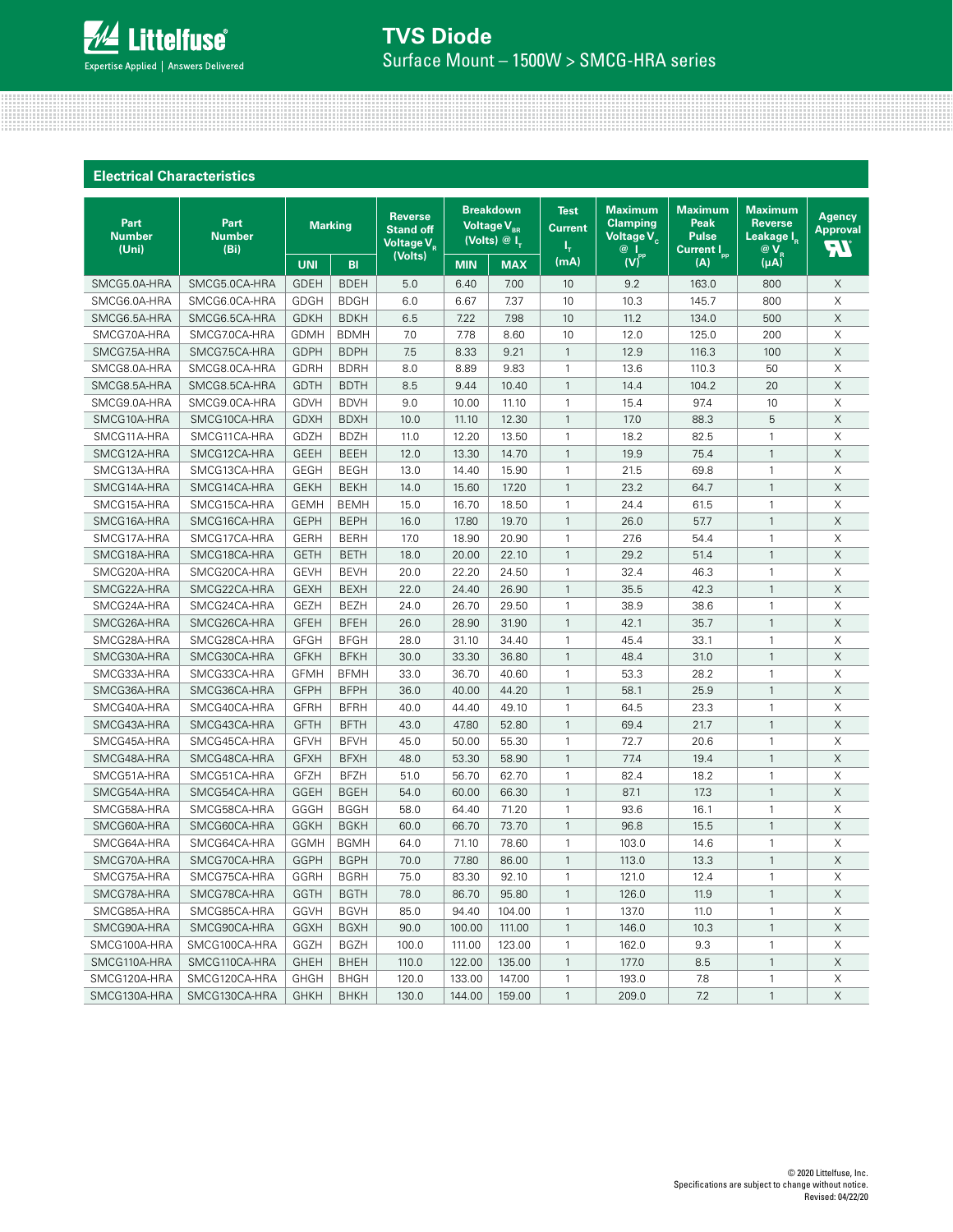| <b>Screen Process</b>                                                                                       |                                   |
|-------------------------------------------------------------------------------------------------------------|-----------------------------------|
|                                                                                                             |                                   |
| 100% vision inspection                                                                                      | MIL-STD-750 method 2074           |
| 100% High Temperature Storage Life (168hrs, 175C)                                                           | MIL-STD-750 method 1031           |
| 100% X-RAY inspection                                                                                       | MIL-STD-750 method 2076           |
| 100% Temperature cycle test (-55-150C, 20 cycles, dwell time 15 min)                                        | MIL-STD-750 method 1051           |
| 100% Reflow $(2x)$                                                                                          | JEDEC J-STD-020                   |
| 100% surge test $(2x)$                                                                                      | MIL-STD-750 method 4066           |
| 100% HTRB(150C, Bias=VR(80% breakdown voltage), 96hrs), for Bi-direction products, 96hrs for each direction | MIL-STD-750 method 1038           |
| Final electrical test( 100% 3 sigma limit, 100% dynamic test and PAT limit)                                 | MIL-STD-750 method 4016.4021.4011 |

**Note:** Up-screen program can be specified by customer's request by contacting Littelfuse customer service

# **I-V Curve Characteristics**





**P<sub>PPM</sub> Peak Pulse Power Dissipation** (IPP x VC)-- Max power dissipation  $V_R$  **Stand-off Voltage** – Maximum voltage that can be applied to the TV  $V_{BR}$  **Breakdown Voltage** – Maximum voltagethat flows though the TVS **Stand-off Voltage** -- Maximum voltage that can be applied to the TVS without operation

 $\bm V_{_{\sf BR}}$  **Breakdown Voltage** -- Maximum voltagethat flows though the TVS at a specified test current (I<sub>T</sub>)

V<sub>c</sub> Clamping Voltage -- Peak voltage measured across the TVS at a specified Ippm (peak impulse current)

**Reverse Leakage Current** -- Current measured at V<sub>R</sub>

 $\frac{1}{\mathsf{V}_{\scriptscriptstyle{F}}}$ **Forward Voltage Drop for Uni-directional** 

# Ratings and Characteristic Curves (T<sub>a</sub>=25°C unless otherwise noted)



# **Figure 2 - Peak Pulse Power Rating**



© 2020 Littelfuse, Inc. Specifications are subject to change without notice. Revised: 04/22/20 **continues on next page.**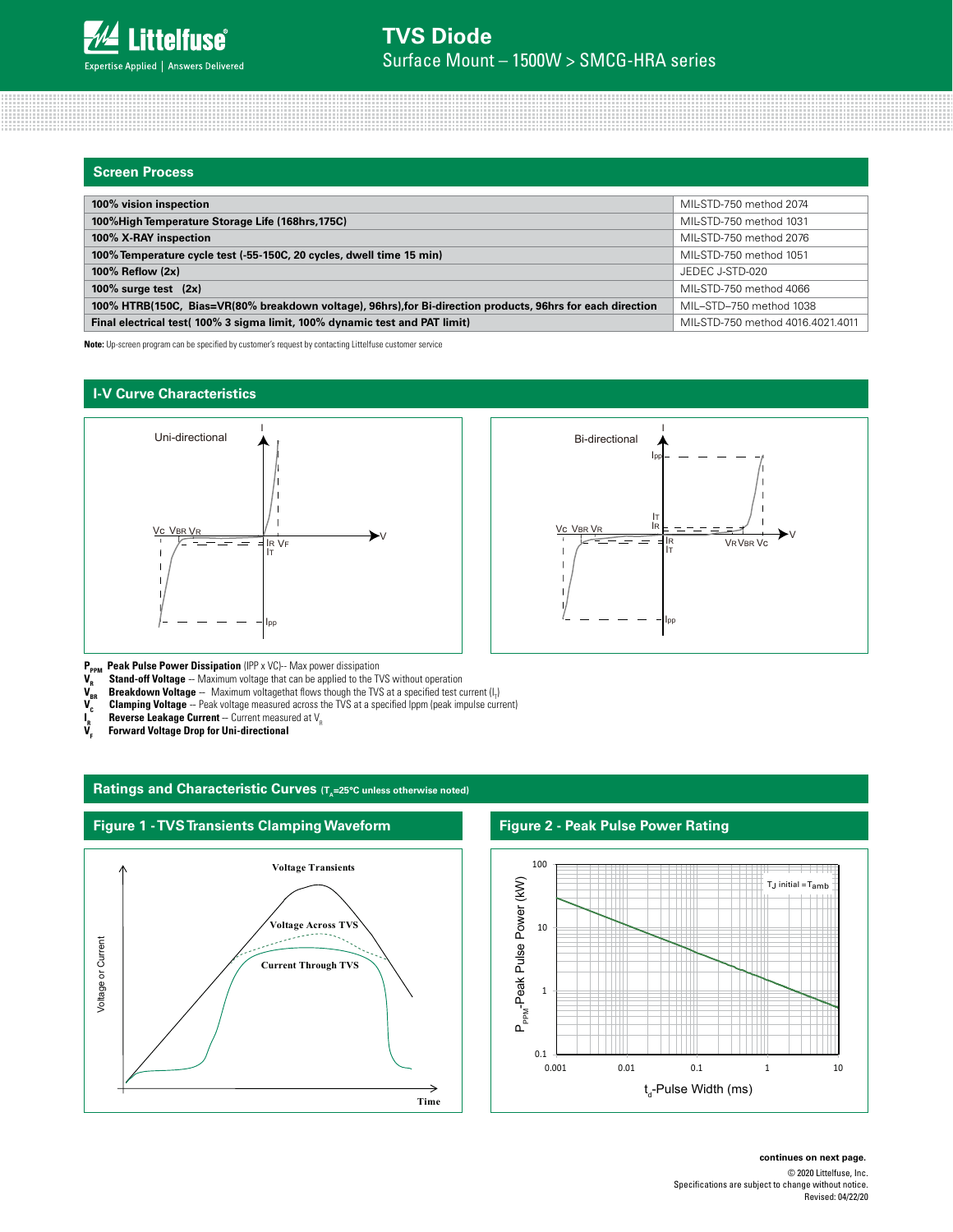

Ratings and Characteristic Curves (T<sub>a</sub>=25°C unless otherwise noted) (Continued)

#### **Figure 3 - Peak Pulse Power Derating Curve**



# **Figure 5 - Typical Junction Capacitance**







#### **Figure 4 - Pulse Waveform**



### **Figure 6 - Typical Transient Thermal Impedance**

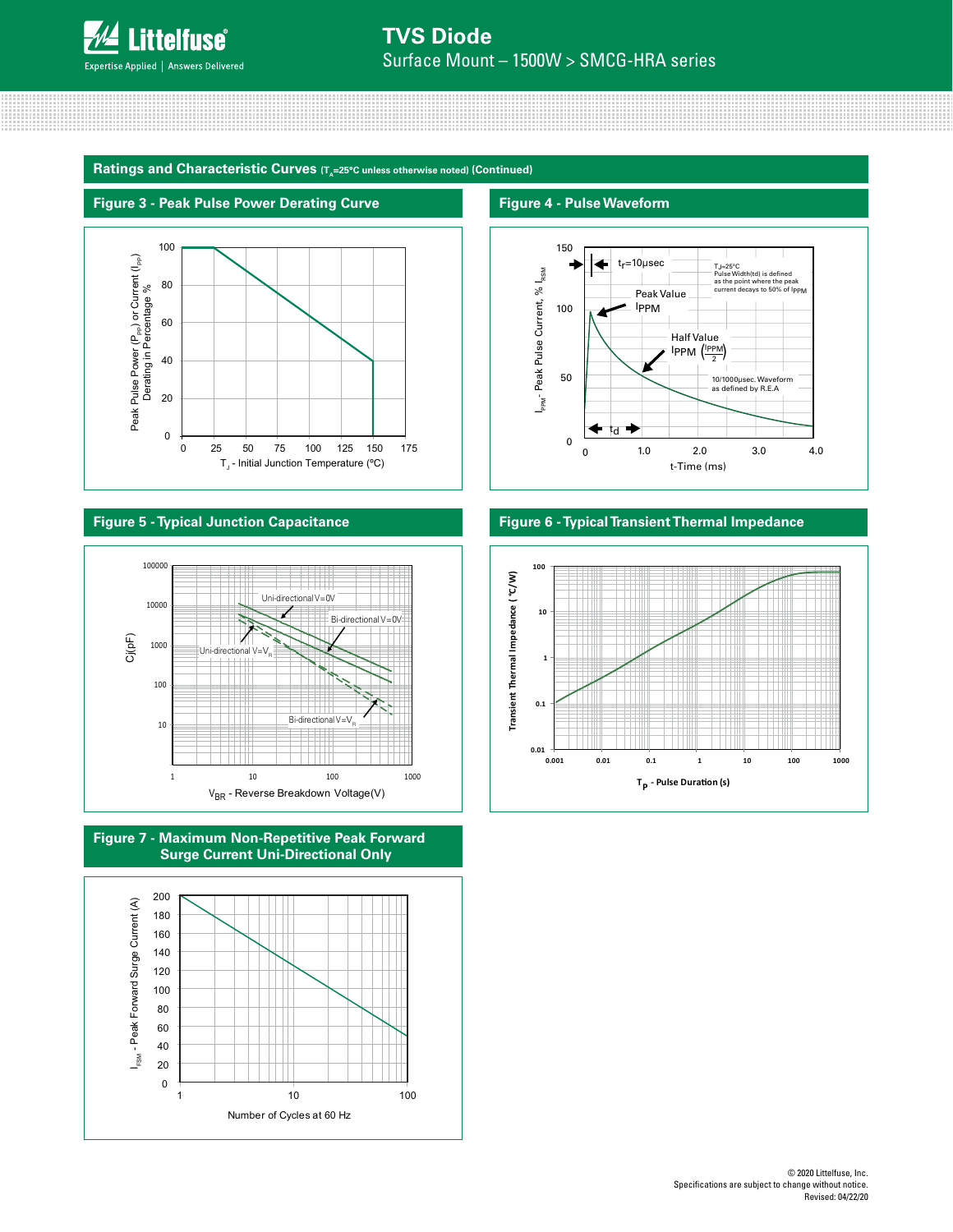#### **Soldering Parameters**

| <b>Reflow Condition</b>                          | Lead-free assembly                         |                    |  |  |  |  |
|--------------------------------------------------|--------------------------------------------|--------------------|--|--|--|--|
|                                                  | - Temperature Min (T <sub>s(min)</sub> )   | $150^{\circ}$ C    |  |  |  |  |
| <b>Pre Heat</b>                                  | - Temperature Max $(T_{\text{sum}})$       | $200^{\circ}$ C    |  |  |  |  |
|                                                  | -Time (min to max) $(t_1)$                 | $60 - 120$ secs    |  |  |  |  |
| Average ramp up rate (Liquidus Temp (T,) to peak | 3°C/second max                             |                    |  |  |  |  |
| $T_{\text{S(max)}}$ to $T_{L}$ - Ramp-up Rate    | 3°C/second max                             |                    |  |  |  |  |
| <b>Reflow</b>                                    | - Temperature (T <sub>1</sub> ) (Liquidus) | $217^{\circ}$ C    |  |  |  |  |
|                                                  | -Time (min to max) $(t_*)$                 | $60 - 150$ seconds |  |  |  |  |
| Peak Temperature (T <sub>n</sub> )               | 260+0/-5 °C                                |                    |  |  |  |  |
| Time within 5°C of actual peak Temperature (t)   | 30 seconds                                 |                    |  |  |  |  |
| <b>Ramp-down Rate</b>                            | 6°C/second max                             |                    |  |  |  |  |
| Time 25°C to peak Temperature (T <sub>a</sub> )  | 8 minutes Max.                             |                    |  |  |  |  |
| Do not exceed                                    | $260^{\circ}$ C                            |                    |  |  |  |  |



# **Environmental Specifications**

| <b>High Temp. Storage</b> | JESD22-A103              |
|---------------------------|--------------------------|
| <b>HTRB</b>               | JESD22-A108              |
| <b>Thermal Shock</b>      | JESD22-A106              |
| <b>MSL</b>                | JEDEC-J-STD-020, Level 1 |
| H3TRB                     | JESD22-A101              |

# **Dimensions**

**Physical Specifications**

Weight 0.007 ounce, 0.21 grams

passivated junction

**Case** JEDEC DO-215AB. Molded plastic body over glass

**Polarity** Color band denotes cathode for unidirectional components



**Dimensions in inches and (millimeters)**



|                   |            | <b>Inches</b> | <b>Millimeters</b> |            |  |
|-------------------|------------|---------------|--------------------|------------|--|
| <b>Dimensions</b> | <b>Min</b> | <b>Max</b>    | <b>Min</b>         | <b>Max</b> |  |
| A                 | 0.115      | 0.125         | 2.920              | 3.170      |  |
| В                 | 0.260      | 0.280         | 6.600              | 7.110      |  |
| C                 | 0.220      | 0.245         | 5.590              | 6.220      |  |
| D                 | 0.075      | 0.095         | 1.900              | 2.410      |  |
| Е                 | 0.038      | 0.058         | 0.970              | 1.470      |  |
| F                 |            | 0.020         |                    | 0.510      |  |
| G                 | 0.380      | 0.400         | 9.640              | 10.160     |  |
| н                 | 0.024      | 0.040         | 0.610              | 1.020      |  |
| ı                 | 0.006      | 0.016         | 0.150              | 0.410      |  |
| J                 |            | 0.050         |                    | 1.270      |  |
| K                 |            | 0.310         |                    | 7.870      |  |
| L                 |            | 0.050         |                    | 1.270      |  |
| M                 |            | 0.125         |                    | 3.170      |  |
| N                 | 0.002      | 0.008         | 0.050              | 0.200      |  |